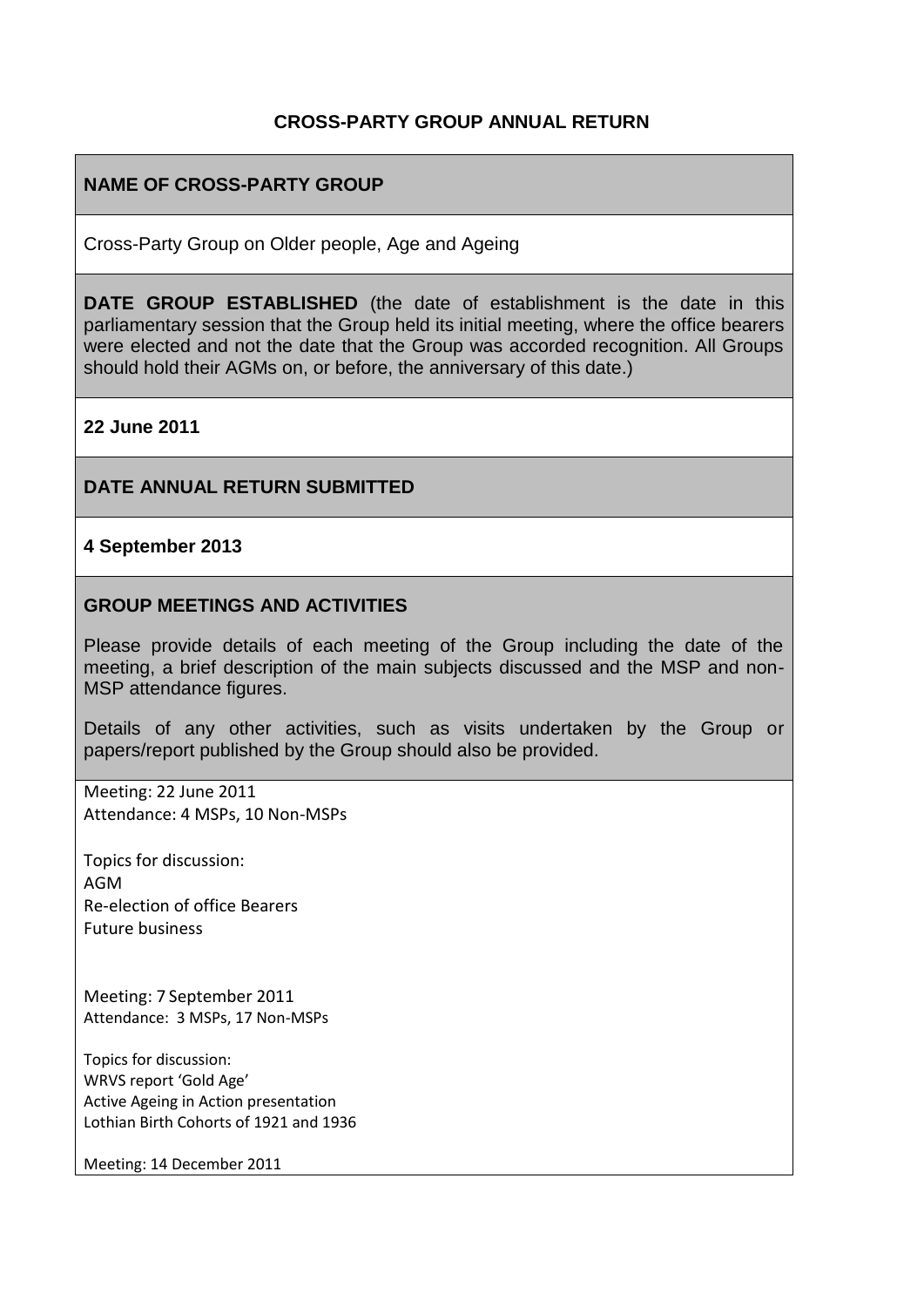Attendance: 4 MSPs, 16 Non MSPs

Topics for discussion: Scottish Government Fuel Poverty programme UK Government Green Deal

Meeting: 18 January 2012 Attendance: 4 MSPs, 22 Non MSPs

Topics for Discussion:

Social Care and Older people Integration of older people in society

Meeting: 18 April 2012 Attendance: 3 MSPs, 19 Non MSPs

Topics for discussion:

Personalisation and Self-directed support Direct Payments a client's perspective

Meeting: 13 June 2012 Attendance: 5 MSPs, 13 Non MSPs

Topics for Discussion: AGM Re-election of office Bearers Future business Responsible Parking Bill

Meeting: 12 September 2012 Attendance: 3 MSPs, 16 Non MSPs

Topics for Discussion:

Overview of Advocacy Services EARS Independence Advocacy Service

Meeting: 14 November 2012 Attendance: 4 MSPs, 16 Non MSPs

Topics for Discussion: RPS report on pharmaceutical care for older people NHSGGC response to report

Meeting: 6<sup>th</sup> February 2013 Attendance: 4 MSPs, 15 Non MSPs

Topics for Discussion: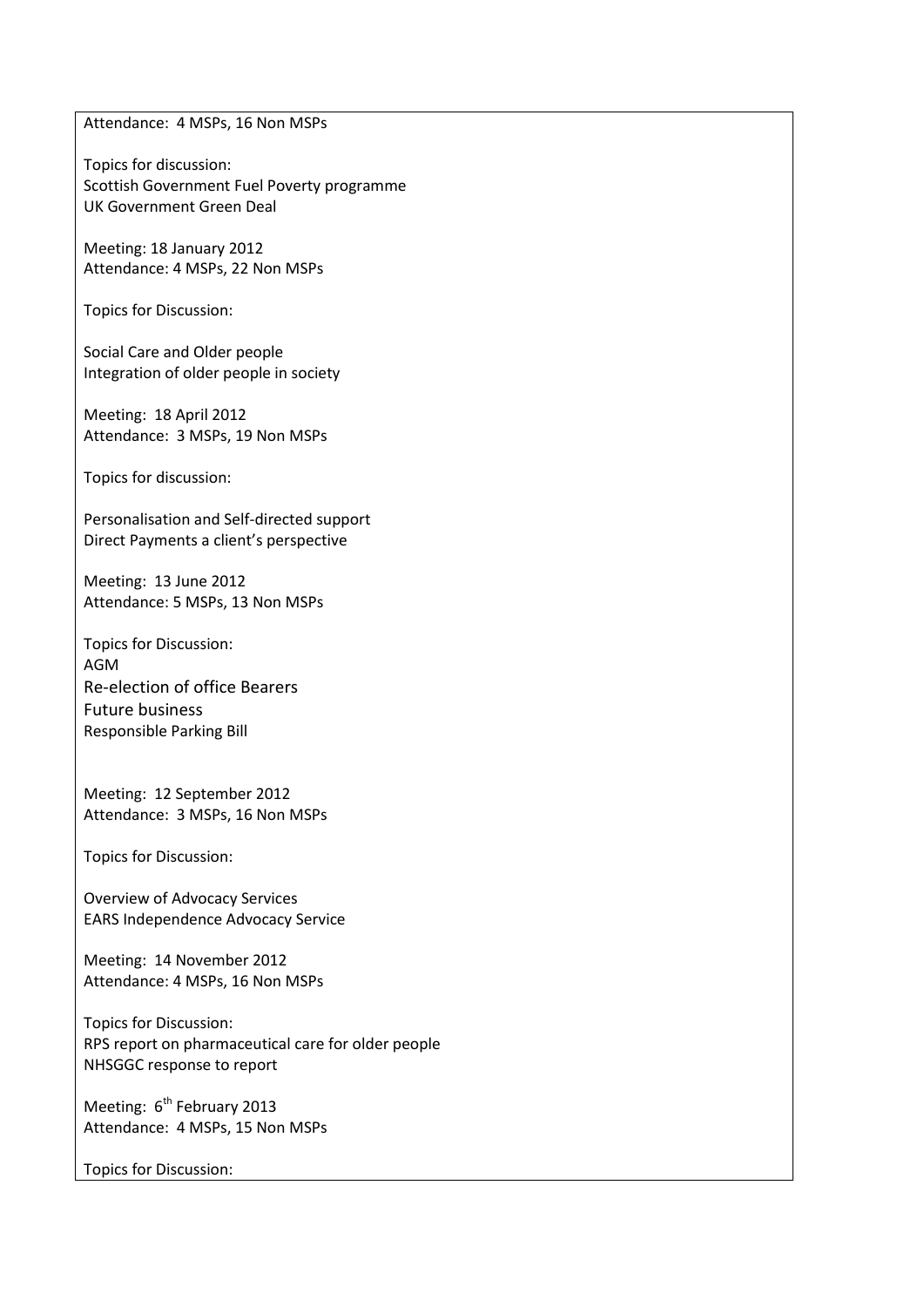Hearing Loss in Scotland RNIB and Action on Hearing Loss response to hearing loss strategy

Meeting: 19 June 2013 Attendance: 5 MSPs, 12 Non MSPs

Topics for discussion:

AGM Re-election of office Bearers Age Scotland 'Still Waiting' Campaign Dementia Awareness Week Future work programme

# **MSP MEMBERS OF THE GROUP**

Please provide names of all MSP members of the Group. Note that only names need to be provided, no party designation or other information is required.

Sandra White

Nanette Milne

Elaine Smith

Rhoda Grant

Alison McInnes

## **NON-MSP MEMBERS OF THE GROUP**

For organisational members please provide only the name of the organisation, it is not necessary to provide the name(s) of individuals who may represent the organisation at meetings of the Group.

| <b>Individuals</b> | <b>Christopher White</b>        |
|--------------------|---------------------------------|
| Organisations      | Age Scotland                    |
|                    | <b>Royal College of Nursing</b> |
|                    | <b>Police Scotland</b>          |
|                    | Scotland's Future Forum         |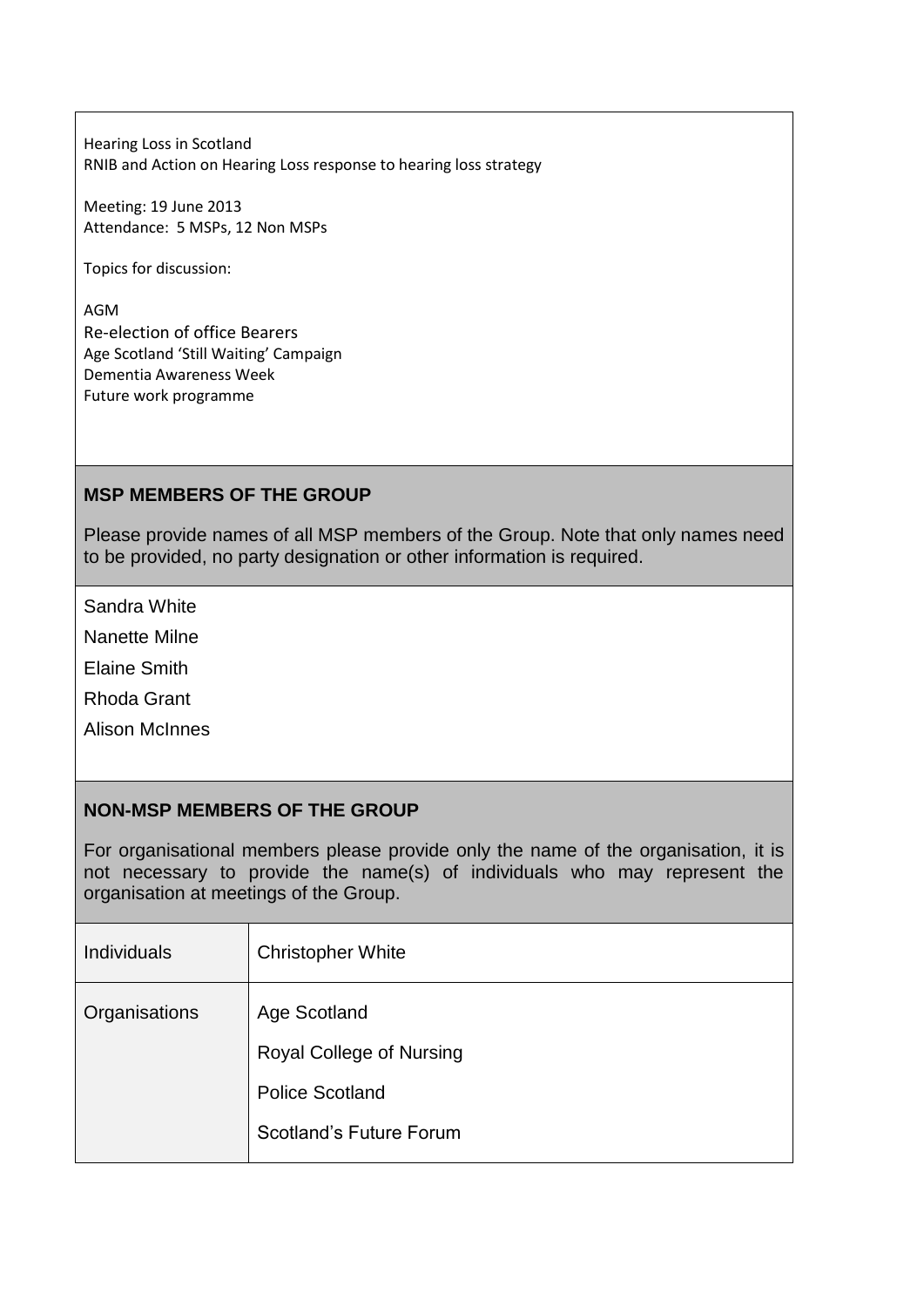| National Federation of Occupational Pensioners   |
|--------------------------------------------------|
| <b>Change Agents Network Scotland</b>            |
| Home instead Senior Care                         |
| The Big Lottery Fund                             |
| <b>SOPA</b>                                      |
| Alzeheimer's Scotland                            |
| <b>Contact the Elderly</b>                       |
| <b>Consumer Focus Scotland</b>                   |
| <b>Red Cross</b>                                 |
| Quarriers                                        |
| <b>WRVS</b>                                      |
| Centre Cognitive Ageing, University of Edinburgh |
| <b>NHS Lothain</b>                               |
| Scottish Independent Advocacy Alliance           |
| <b>Scottish Pensioners Forum</b>                 |
| Tax help for older people                        |
|                                                  |
|                                                  |

# **GROUP OFFICE BEARERS**

Please provide names for all office bearers. The minimum requirement is that two of the office bearers are MSPs and one of these is Convener – beyond this it is a matter for the Group to decide upon the office bearers it wishes to have. It is permissible to have more than one individual elected to each office, for example, coconveners or multiple deputy conveners.

| Convener               | Sandra White  |
|------------------------|---------------|
| <b>Deputy Convener</b> | Nanette Milne |
| Secretary              | Age Scotland  |